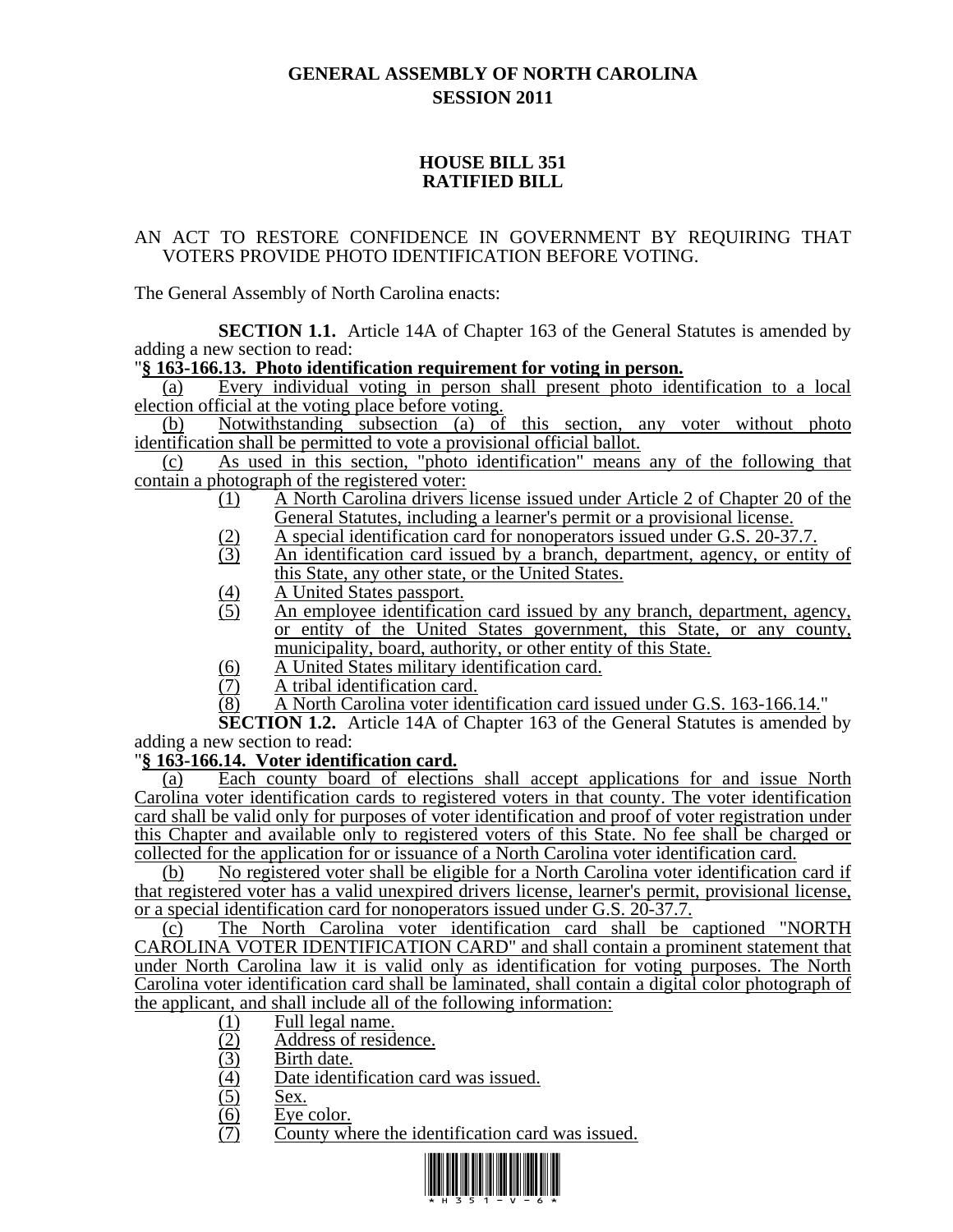(8) Such other information or identification as required by rule of the State Board of Elections.

(d) The application for a North Carolina voter identification card shall elicit the information required under subsection (c) of this section and such other information as may be required by rule of the State Board of Elections. The application shall be signed by the applicant registered voter. The information collected by the county board of elections shall be subject to G.S. 163-82.10 and G.S. 163-82.10B.

(e) The county board of elections shall require, and shall verify, all of the following information before issuing a North Carolina voter identification card to a registered voter:

- (1) A photo identity document, except that a nonphoto identity document is acceptable if it includes the registered voter's name.
- (2) Evidence that the individual is registered to vote in this State.
- (3) Documentation showing the registered voter's name and residence address.

(f) A North Carolina voter identification card shall remain valid so long as a person resides at the same address and remains qualified to vote. If a person moves his or her residence within the State, that person may apply for and receive a new card if such person is otherwise eligible under this section.

(g) The State Board of Elections shall provide each county board of elections issuing North Carolina voter identification cards with the necessary equipment, forms, supplies, and training for the production of the North Carolina voter identification cards and shall maintain such equipment.

(h) The State Board of Elections shall adopt policies for the administration of this section and, without limiting the generality of the foregoing, such policies may further define or prescribe the types of documentation required under subsection (e) of this section."

**SECTION 1.3.** G.S. 163-82.6A(b) reads as rewritten:

"(b) Both Attestation and Proof of Residence Required. – To vote under this section, a voter must present photo identification as required by G.S. 163-166.13. This requirement is separate from the requirement to provide proof of residence under subdivision (2) of this subsection. If an individual does not present the required photo identification, that individual may vote a provisional official ballot. To register and vote under this section, the person shall do both of the following:

- (1) Complete a voter registration form as prescribed in G.S. 163-82.4, including the attestation requirement of G.S. 163-82.4(b) that the person meets each eligibility requirement. Such attestation is signed under penalty of a Class I felony under G.S. 163-275(13); and
- (2) Provide proof of residence by presenting any of the following valid documents that show the person's current name and current residence address: a North Carolina drivers license, a photo identification from a government agency, or any of the documents listed in G.S. 163-166.12(a)(2). The State Board of Elections may designate additional documents or methods that suffice and shall prescribe procedures for establishing proof of residence."

**SECTION 1.4.** G.S. 163-166.7(a) reads as rewritten:

"(a) Checking Registration. – A person seeking to vote shall enter the voting enclosure through the appropriate entrance. A precinct official assigned to check registration shall at once ask the voter to state current name and residence address. The voter shall answer by stating current name and residence address. address and presenting photo identification in accordance with G.S. 163-166.13. If an individual does not present the required identification, that individual may vote a provisional official ballot. In a primary election, that voter shall also be asked to state, and shall state, the political party with which the voter is affiliated or, if unaffiliated, the authorizing party in which the voter wishes to vote. After examination, that official shall state whether that voter is duly registered to vote in that precinct and shall direct that voter to the voting equipment or to the official assigned to distribute official ballots. If a precinct official states that the person is duly registered, the person shall sign the pollbook, other voting record, or voter authorization document in accordance with subsection (c) of this section before voting."

**SECTION 1.5.** G.S. 163-227.2(b) reads as rewritten:

"(b) Not earlier than the third Thursday before an election, in which absentee ballots are authorized, in which a voter seeks to vote and not later than 1:00 P.M. on the last Saturday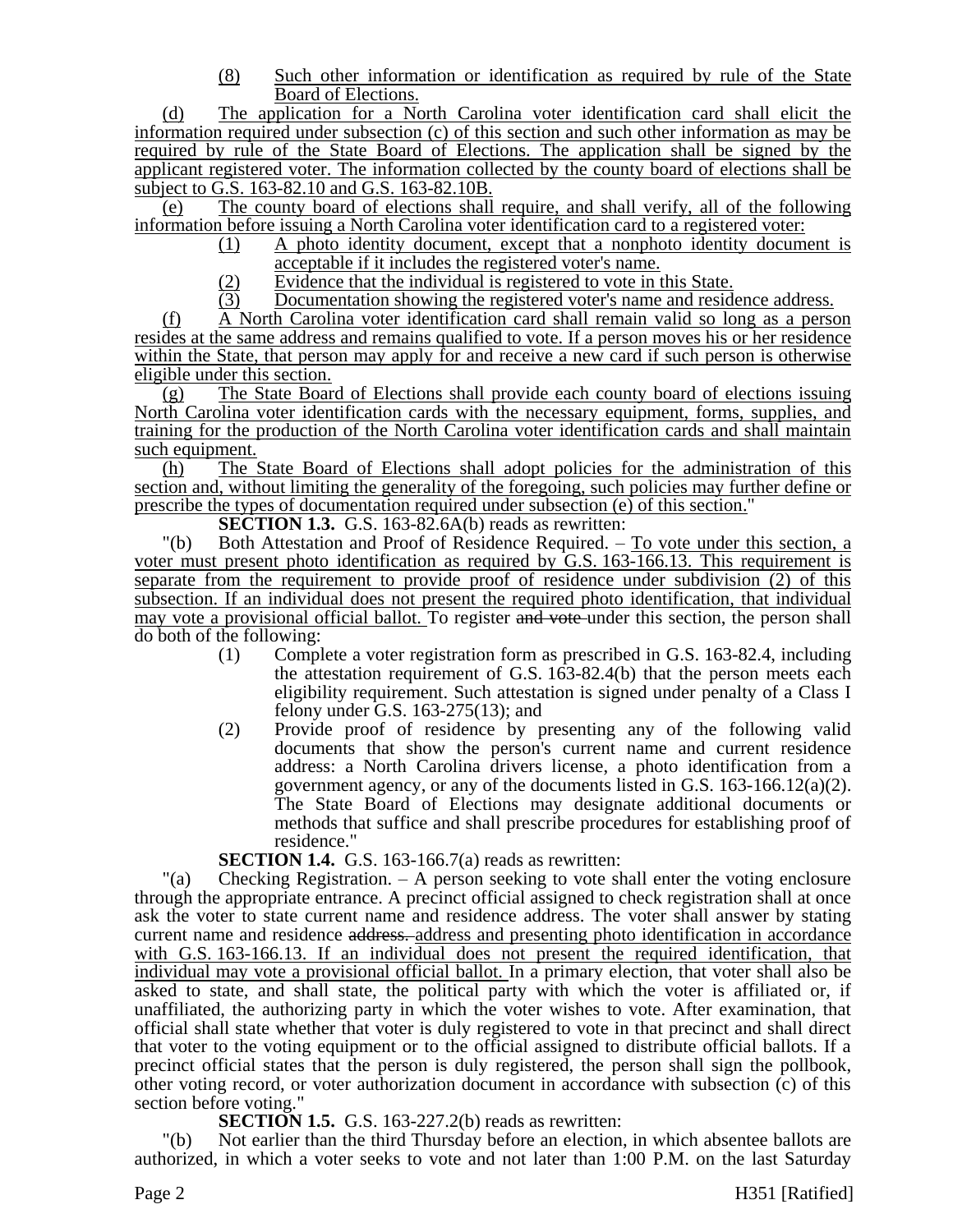before that election, the voter shall appear in person only at the office of the county board of elections, except as provided in subsection (g) of this section. A county board of elections shall conduct one-stop voting on the last Saturday before the election until 1:00 P.M. and may conduct it until 5:00 P.M. on that Saturday. That voter shall enter the voting enclosure at the board office through the appropriate entrance and shall at once state his or her name and place of residence to an authorized member or employee of the board. board and present photo identification in accordance with G.S. 163-166.13. If an individual does not present the required identification, that individual may vote a provisional official ballot. In a primary election, the voter shall also state the political party with which the voter affiliates and in whose primary the voter desires to vote, or if the voter is an unaffiliated voter permitted to vote in the primary of a particular party under G.S. 163-119, the voter shall state the name of the authorizing political party in whose primary he wishes to vote. The board member or employee to whom the voter gives this information shall announce the name and residence of the voter in a distinct tone of voice. After examining the registration records, an employee of the board shall state whether the person seeking to vote is duly registered. If the voter is found to be registered that voter may request that the authorized member or employee of the board furnish the voter with an application form as specified in G.S. 163-227. The voter shall complete the application in the presence of the authorized member or employee of the board, and shall deliver the application to that person."

**SECTION 1.6.** Article 15A of Chapter 163 of the General Statutes is amended by adding a new section to read:

#### "**§ 163-182.1A. Counting of provisional official ballots cast because of failure to provide valid photo identification at the polls.**

(a) A voter who cast a provisional official ballot wholly or partly as a result of the voter's inability or declination to provide proof of identification may personally appear at an office of the county board of elections not later than the date of the conclusion of the election canvass for that county to seek counting of the provisional official ballot as provided in subsection (b) or (c) of this section.

(b) Unless the vote is disqualified for some other reason provided by law, the county board of elections shall find that the voter's provisional ballot is valid and direct that the provisional ballot be opened and counted in accordance with this Chapter if the voter both:

- (1) Provides valid photo identification to the county board of elections; and
- (2) Executes an affidavit, in the form prescribed by the State Board of Elections, affirming under the penalties of perjury that the voter is the same individual who:
	- a. Personally appeared to vote on the day of election or at an early voting site; and
	- b. Cast the provisional ballot on that day.

(c) Unless the vote is disqualified for some other reason provided by law, the county board of elections shall find that the voter's provisional ballot is valid and direct that the provisional ballot be opened and counted in accordance with this Chapter if the voter executes an affidavit before the county board of elections, in the form prescribed by the State Board of Elections, affirming under the penalties of perjury that:

- (1) The voter is the same individual who:
	- a. Personally appeared to vote on the day of election or at an early voting site; and
	- b. Cast the provisional ballot on that day; and
- (2) The voter has a sincerely held religious objection to being photographed.

(d) If the county board of elections determines that a voter described in subsection (b) or (c) of this section has also cast a provisional official ballot for a cause other than the voter's inability or declination to provide valid photo identification, the board shall both:

- (1) Note on the envelope containing the provisional official ballot that the voter has complied with the proof of valid photo identification requirement; and
- (2) Proceed to determine any other reasons for which the ballot was cast provisionally before ruling on the validity of the voter's provisional ballot."

#### **SECTION 1.7.** G.S. 163-87 reads as rewritten:

## "**§ 163-87. Challenges allowed on day of primary or election.**

On the day of a primary or election, at the time a registered voter offers to vote, any other registered voter of the precinct may exercise the right of challenge, and when he the voter does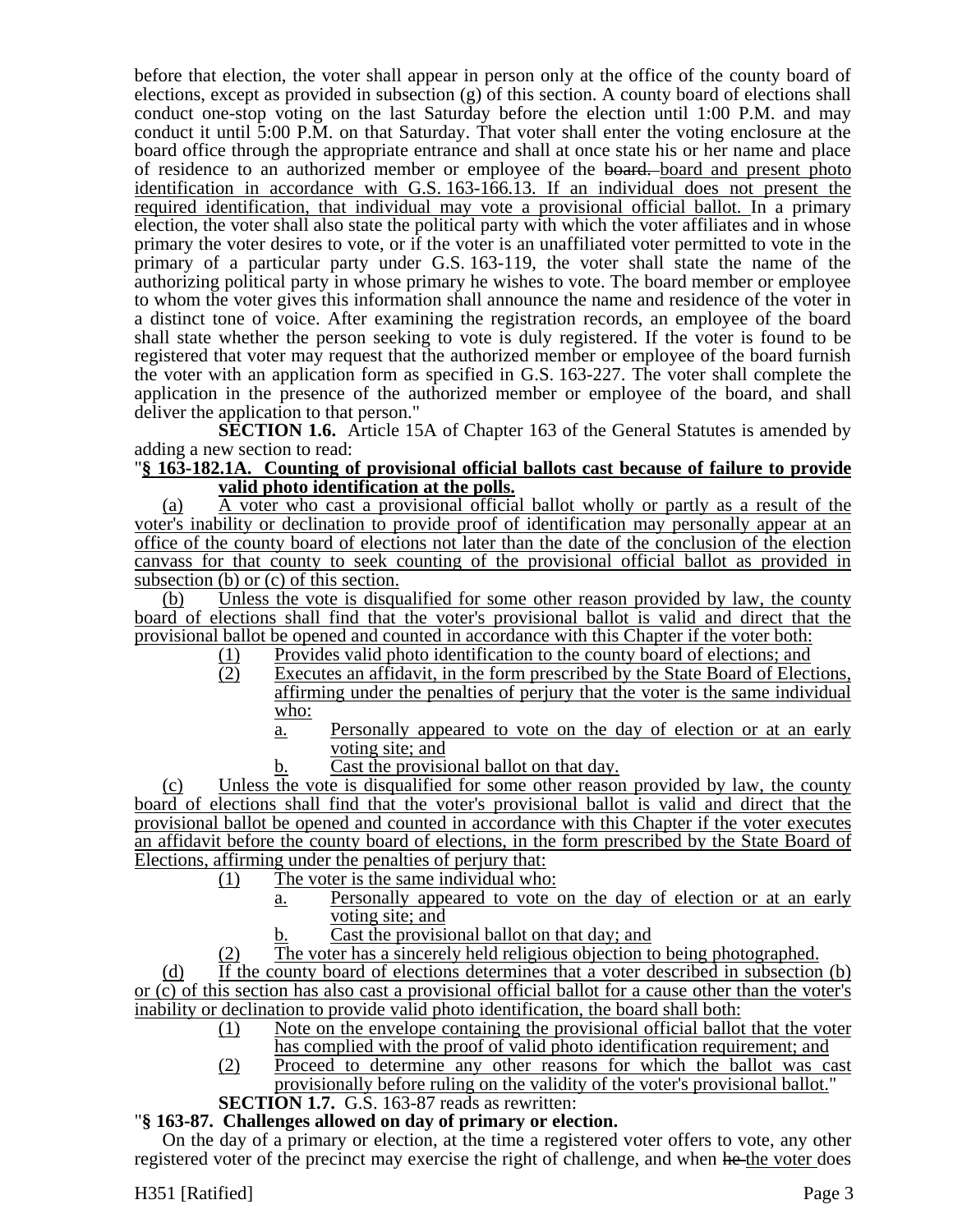so may enter the voting enclosure to make the challenge, but he the voter shall retire therefrom as soon as the challenge is heard.

On the day of a primary or election, any other registered voter of the precinct may challenge a person for one or more of the following reasons:

- (1) One or more of the reasons listed in G.S. 163-85(c).
- (2) That the person has already voted in that primary or election.<br>
(3) Repealed by Session Laws 2009-541, s. 16.1(b), effective Au
- Repealed by Session Laws 2009-541, s. 16.1(b), effective August 28, 2009.
- (4) If the challenge is made with respect to voting in a partisan primary, that the person is a registered voter of another political party.
- (5) The voter does not present proof of identification as required by G.S. 163-166.13.

The chief judge, judge, or assistant appointed under G.S. 163-41 or 163-42 may enter challenges under this section against voters in the precinct for which appointed regardless of the place of residence of the chief judge, judge, or assistant.

If a person is challenged under this subsection, and the challenge is sustained under G.S.  $163-85(c)(3)$ , the voter may still transfer his registration under G.S.  $163-82.15(e)$  if eligible under that section, and the registration shall not be cancelled under G.S. 163-90.2(a) if the transfer is made. A person who has transferred his registration under G.S. 163-82.15(e) may be challenged at the precinct to which the registration is being transferred."

**SECTION 1.8.** G.S. 20-37.7(d) reads as rewritten:

"(d) Expiration and Fee. – A special identification card issued to a person for the first time under this section expires when a drivers license issued on the same day to that person would expire. A special identification card renewed under this section expires when a drivers license renewed by the card holder on the same day would expire.

The fee for a special identification card is the same as the fee set in G.S. 20-14 for a duplicate license. The fee does not apply to a special identification card issued to a resident of this State who (i) is legally blind, (ii) is at least 70 years old, (iii) is registered to vote in this State but does not have photo identification acceptable under G.S. 163-166.13, (iv) is homeless, or (v) who has been issued a drivers license but the drivers license is cancelled under G.S. 20-15, in accordance with G.S. 20-9(e) and (g), as a result of a physical or mental disability or disease. To obtain a special identification card without paying a fee, a homeless person must present a letter to the Division from the director of a facility that provides care or shelter to homeless persons verifying that the person is homeless. To obtain a special identification card without paying a fee, a registered voter shall sign an unnotarized affidavit stating the registered voter is registered and does not have other photo identification acceptable under G.S. 163-166.13."

**SECTION 1.9.(a)** Education and Publicity Requirements. – The public shall be educated about the photo identification to vote requirements of this act as follows:

- (1) As counties use their regular processes to notify voters of assignments and reassignments to districts for election to the United States House of Representatives, State Senate, State House of Representatives, or local office, by including information about the provisions of this act.
- (2) As counties send new voter registration cards to voters as a result of new registration, changes of address, or other reasons, by including information about the provisions of this act.
- (3) Counties that maintain a board of elections Web site shall include information about the provisions of this act.
- (4) Notices of elections published by county boards of elections under G.S. 163-22(8) for the 2012 primary and 2012 general election shall include a brief statement that photo identification is required to vote.
- (5) The State Board of Elections shall include on its Web site information about the provisions of this act.
- (6) Counties shall post at the polls and at early voting sites beginning with the 2012 primary elections information about the provisions of this act.
- (7) The State Board of Elections shall include in the Judicial Voter Guide described in G.S. 163-278.69 information about the provisions of this act and shall also include the information in the Voter Guide under G.S. 163-278.99E if it is published separately.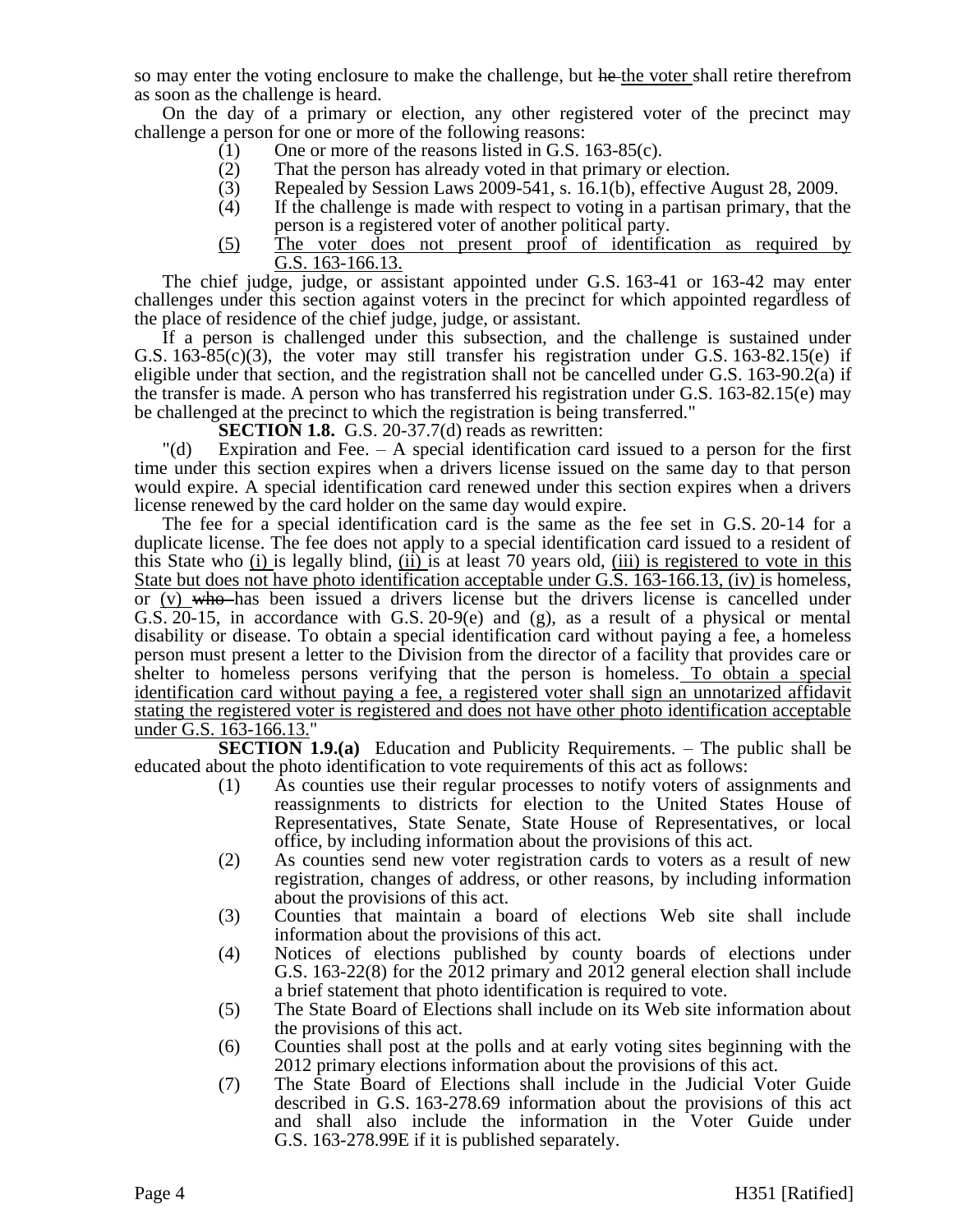- (8) The State Board of Elections and the county boards of elections shall take reasonable steps to provide public service announcements about the provisions of this act through print, radio, television, online, and social media. Of the funds appropriated in Section 1.10 of this act, the sum of six hundred thousand dollars (\$600,000) for the 2011-2012 fiscal year shall be placed in a special reserve to carry out the provisions of this subdivision and to provide for issuance of North Carolina voter identification cards under G.S. 163-166.13 as enacted by this act. Those funds shall be made available as follows:
	- a. \$100,000 to the State Board of Elections.
	- b. \$100,000 in an equal share to each county board of elections.
	- c. \$200,000 to county boards of elections in proportion to the number of registered voters in the county.
	- d. \$200,000 to county boards of elections in counties covered by section 5 of the Voting Rights Act of 1965, in proportion to the number of registered voters in the county.

**SECTION 1.9.(b)** G.S. 163-278.69 is amended by adding a new subsection to read:

"(d) The Judicial Voter Guide published under this section shall also include information on the photo identification requirement for voting in person pursuant to G.S. 163-166.13."

**SECTION 1.10.(a)** Of the unexpended funds remaining in the North Carolina Voter-Owned Elections Fund, up to four hundred twenty-nine thousand four hundred fifty-five dollars (\$429,455) shall be used for the purposes of implementing this act and are hereby appropriated.

**SECTION 1.10.(b)** Fund from the surcharge on attorney membership fees under G.S. 84-34 collected on or after July 1, 2011, may be used for the purpose of the Judicial Voter Guide as provided in G.S. 163-278.69, as amended by this act.

**SECTION 1.10.(c)** Of the funds appropriated to the General Assembly for the 2010-2011 fiscal year, the sum of two hundred thirty-one thousand four hundred thirty-seven dollars (\$231,437) remaining on June 30, 2011, is transferred to the State Board of Elections for the 2011-2012 fiscal year to implement the provisions of this act and are hereby appropriated.

**SECTION 1.10.(d)** Of the funds appropriated to the General Assembly for the 2010-2011 fiscal year, the sum of thirty-nine thousand one hundred twenty-eight dollars (\$39,128) remaining on June 30, 2011, is transferred to the State Board of Elections for the 2012-2013 fiscal year to implement the provisions of this act and are hereby appropriated.

**SECTION 1.10.(e)** Of the funds appropriated to the Department of Transportation, Division of Motor Vehicles, up to one million four hundred sixty-eight thousand thirty-three dollars (\$1,468,033) for the 2011-2012 fiscal year and the sum of one hundred thousand four hundred thirty-eight dollars (\$100,438) for the 2012-2013 fiscal year may be used from the Highway Fund, including unexpended funds within the Inspections Program Account and Telecommunications Account created by G.S. 20-183.7, to support the costs of issuing special identification cards for nonoperators and for costs associated with modifications to the State Automated Driver License System.

**SECTION 2.** If any provision of this act or its application is held invalid, the invalidity does not affect other provisions or applications of this act that can be given effect without the invalid provisions or application, and to this end the provisions of this act are severable.